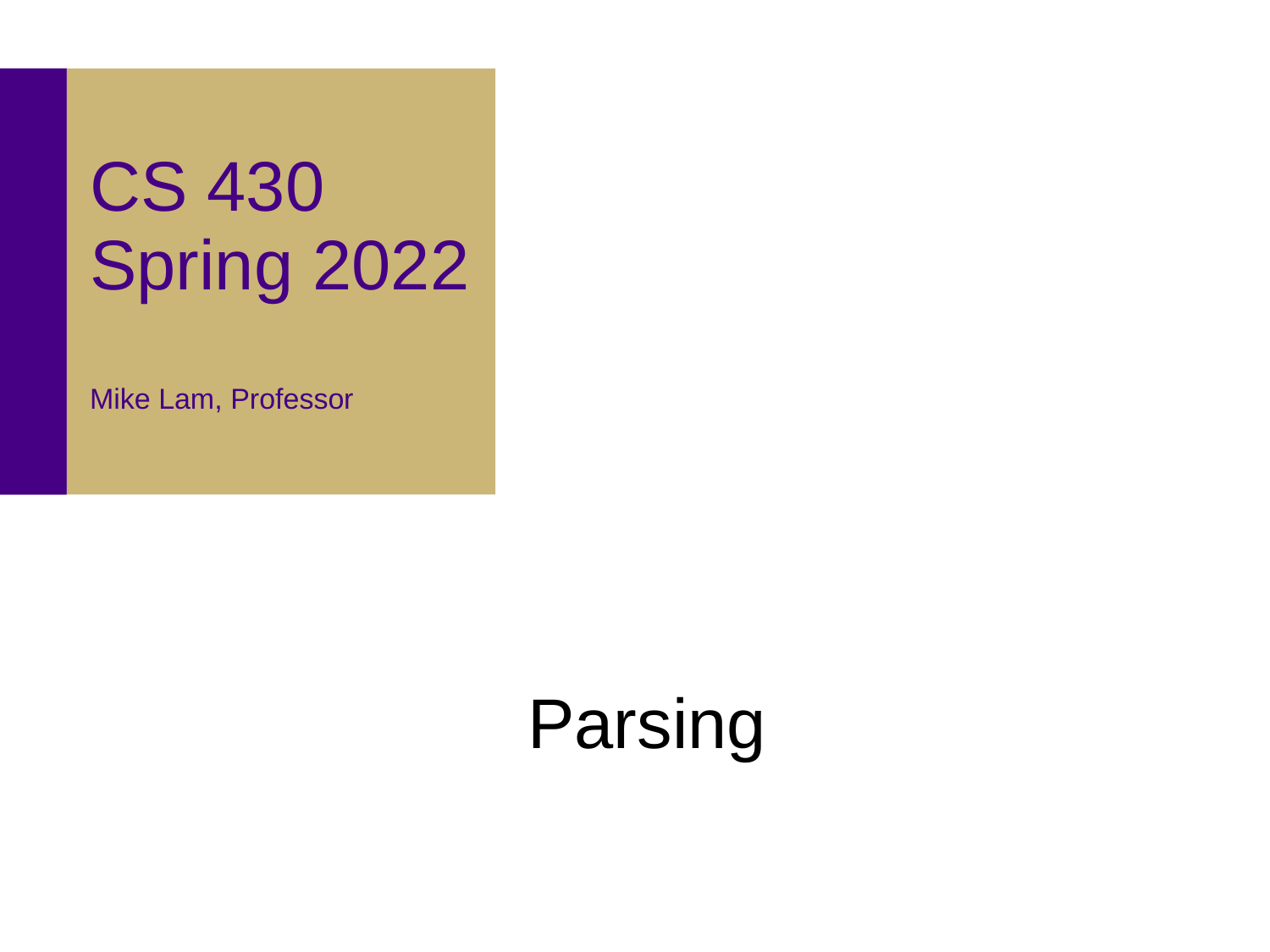### Syntax Analysis

- We can now formally describe a language's syntax
	- Using regular expressions and context-free grammars
- How does that help us?

It allows us to program a computer to recognize and translate programming languages automatically!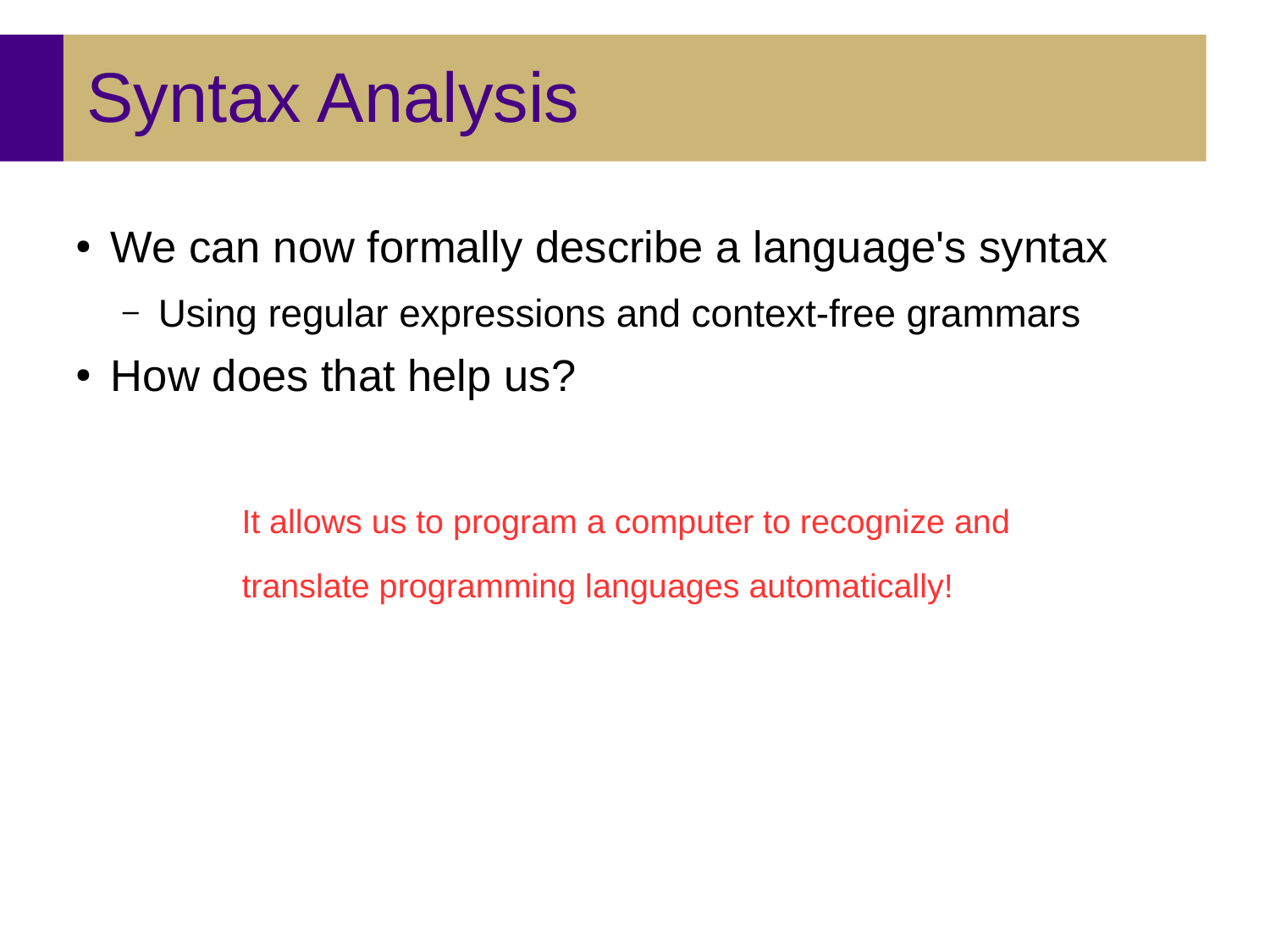### Parsing

- General goal of syntax analysis: turn a program into a form usable for automated translation or interpretation
	- Report syntax errors (and optionally recover)
	- Produce a parse tree / syntax tree

```
while b := 0:
if a > b:
    a = a - b else:
     b = b - a return a
```
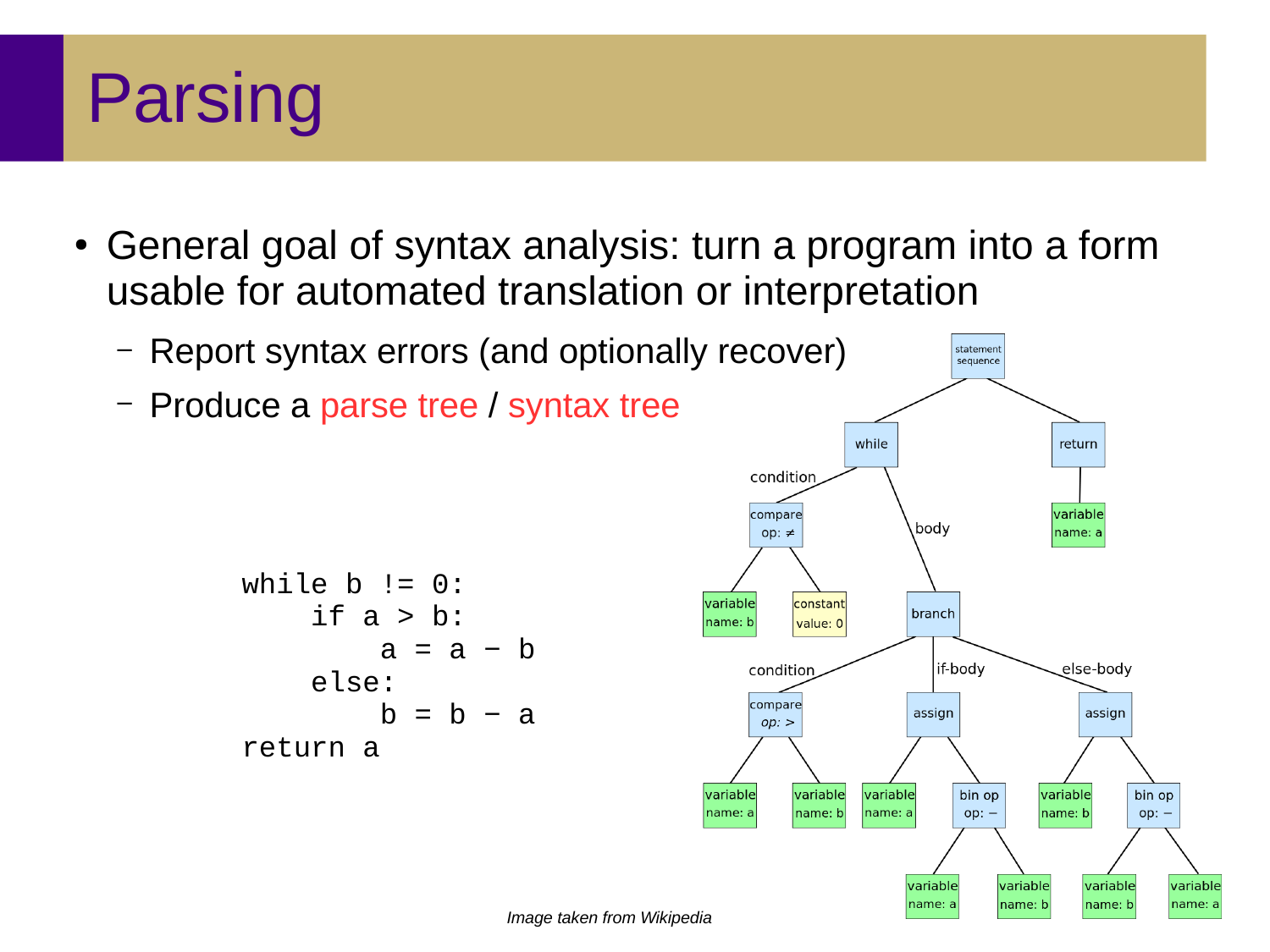## Syntax Analysis

- 1) Lexical analysis
	- $-$  Scanning: text  $\rightarrow$  tokens
	- Regular languages (described by regular expressions)
- 2) Syntax analysis
	- Parsing: tokens  $\rightarrow$  syntax tree
	- Context-free languages (described by context-free grammars)
- Often implemented separately
	- For simplicity (lexing is simpler), efficiency (lexing is expensive), and portability (lexing can be platform-dependent)
- Together, they represent the first phase of compilation
	- Referred to as the front end of a compiler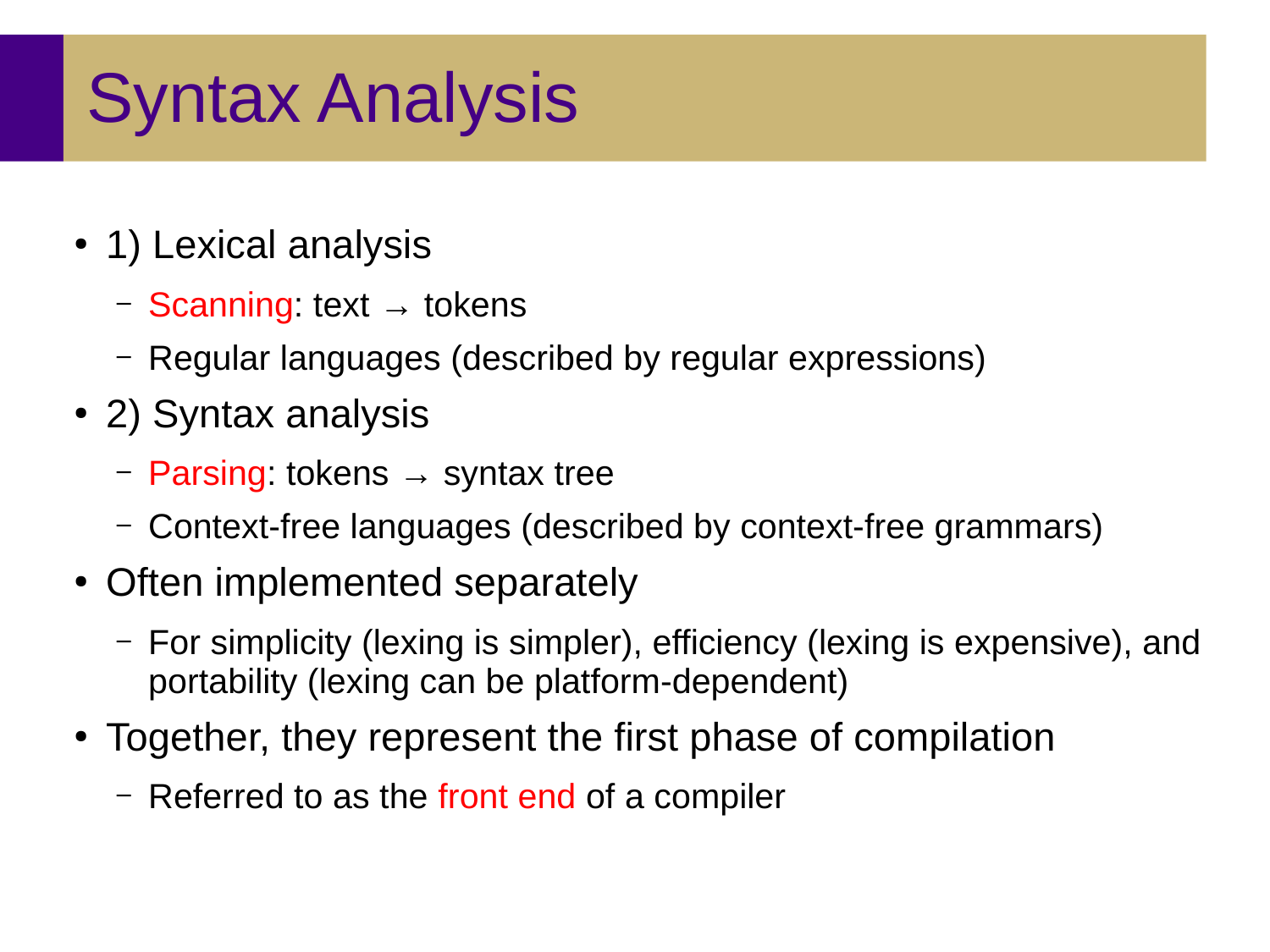### Compilation

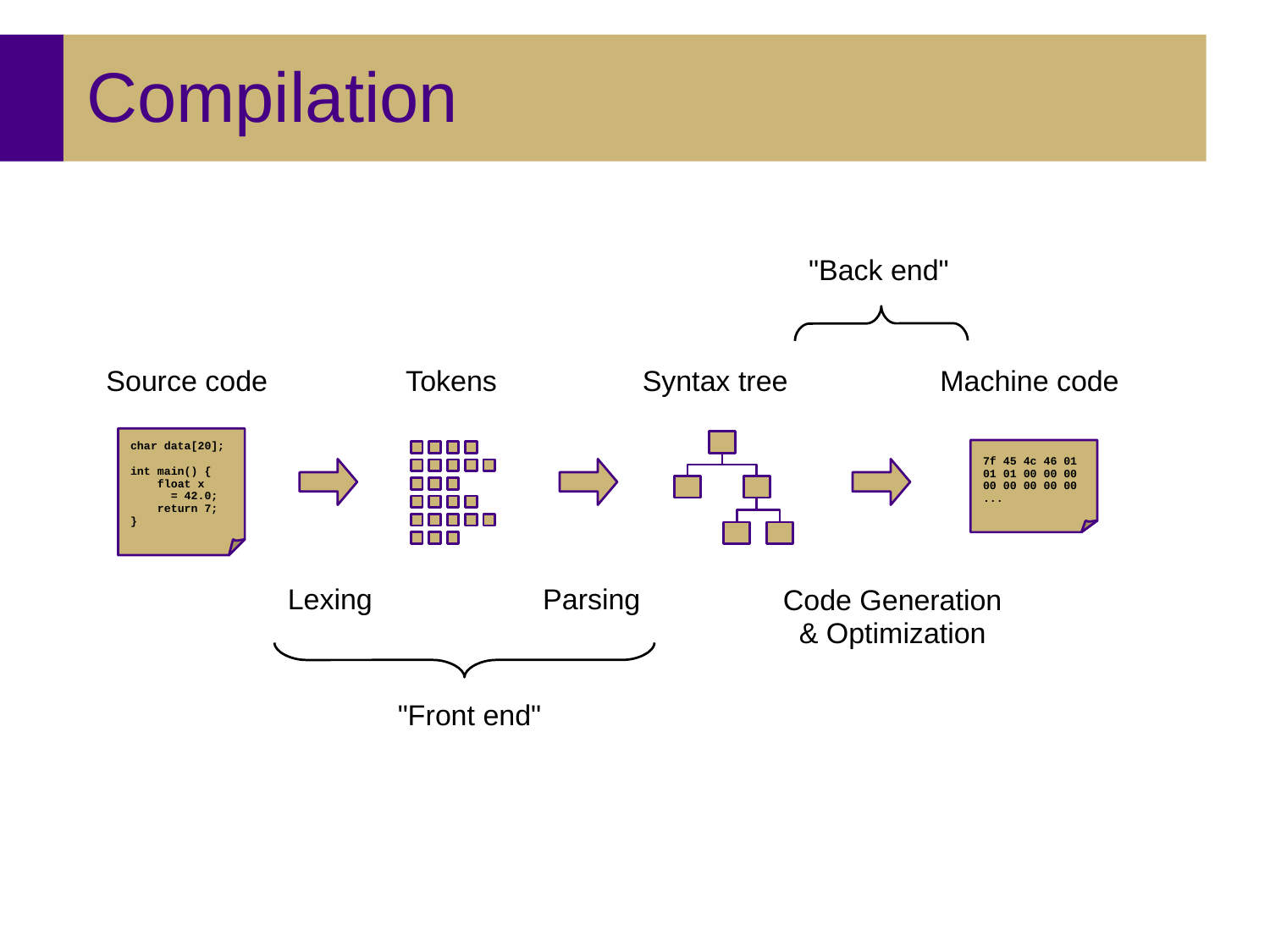#### Lexical Analysis

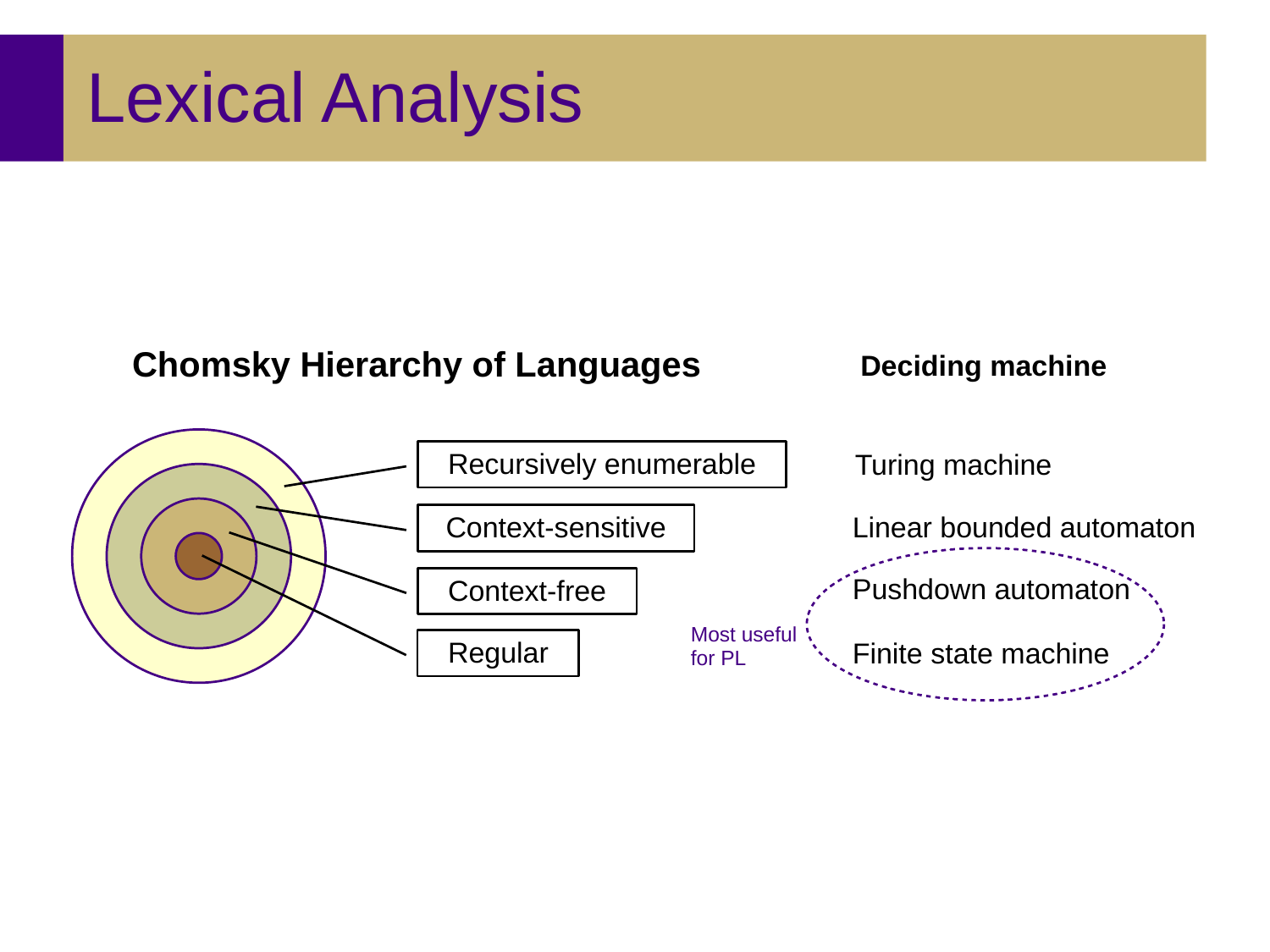### Lexical Analysis

- Regular languages are recognized by state machines (finite automata*)*
	- Set of states with a single start state
	- Transitions between states on inputs (+ implicit dead states)
	- Some states are final or accepting

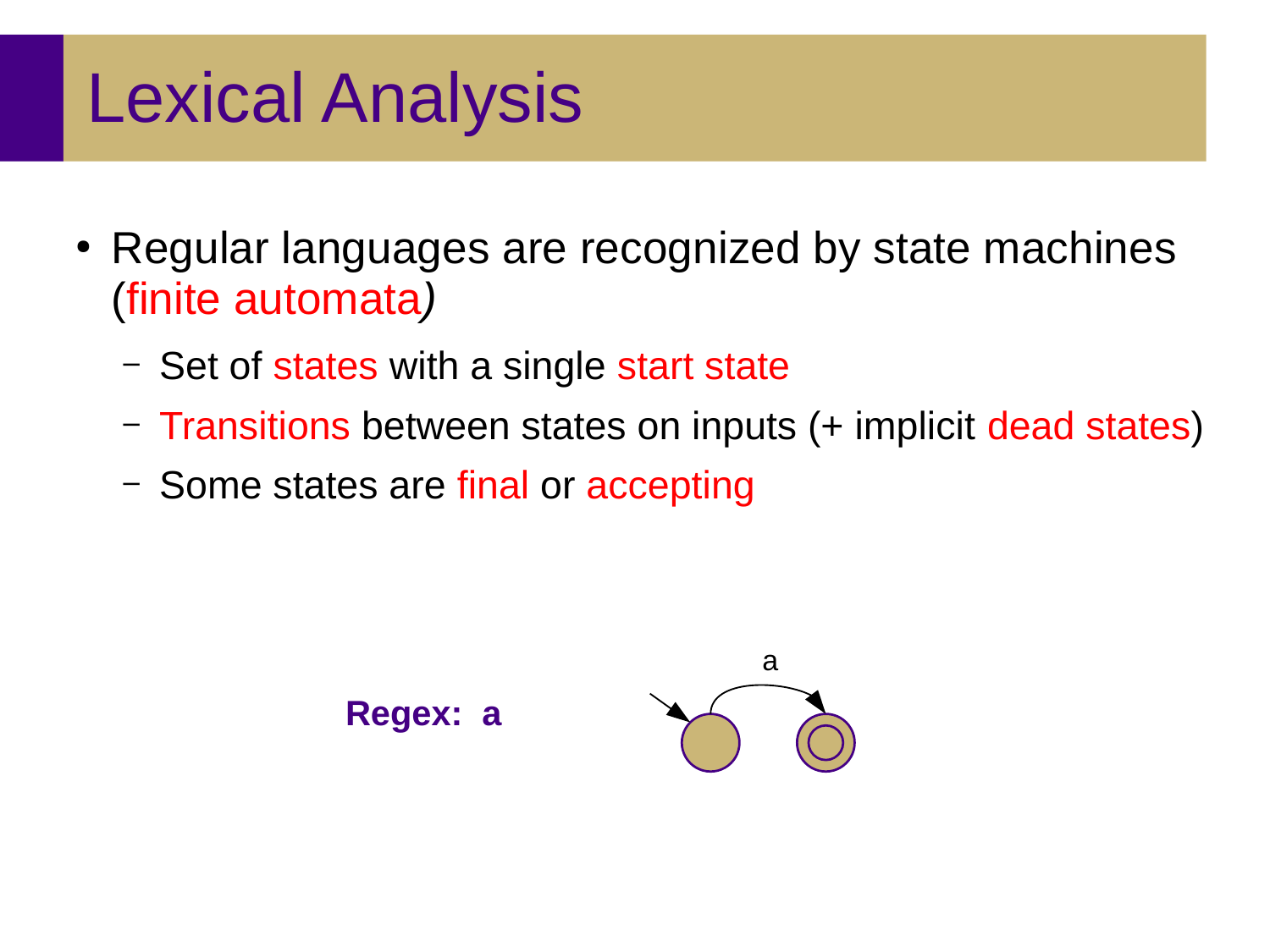#### Lexical Analysis

• More examples:

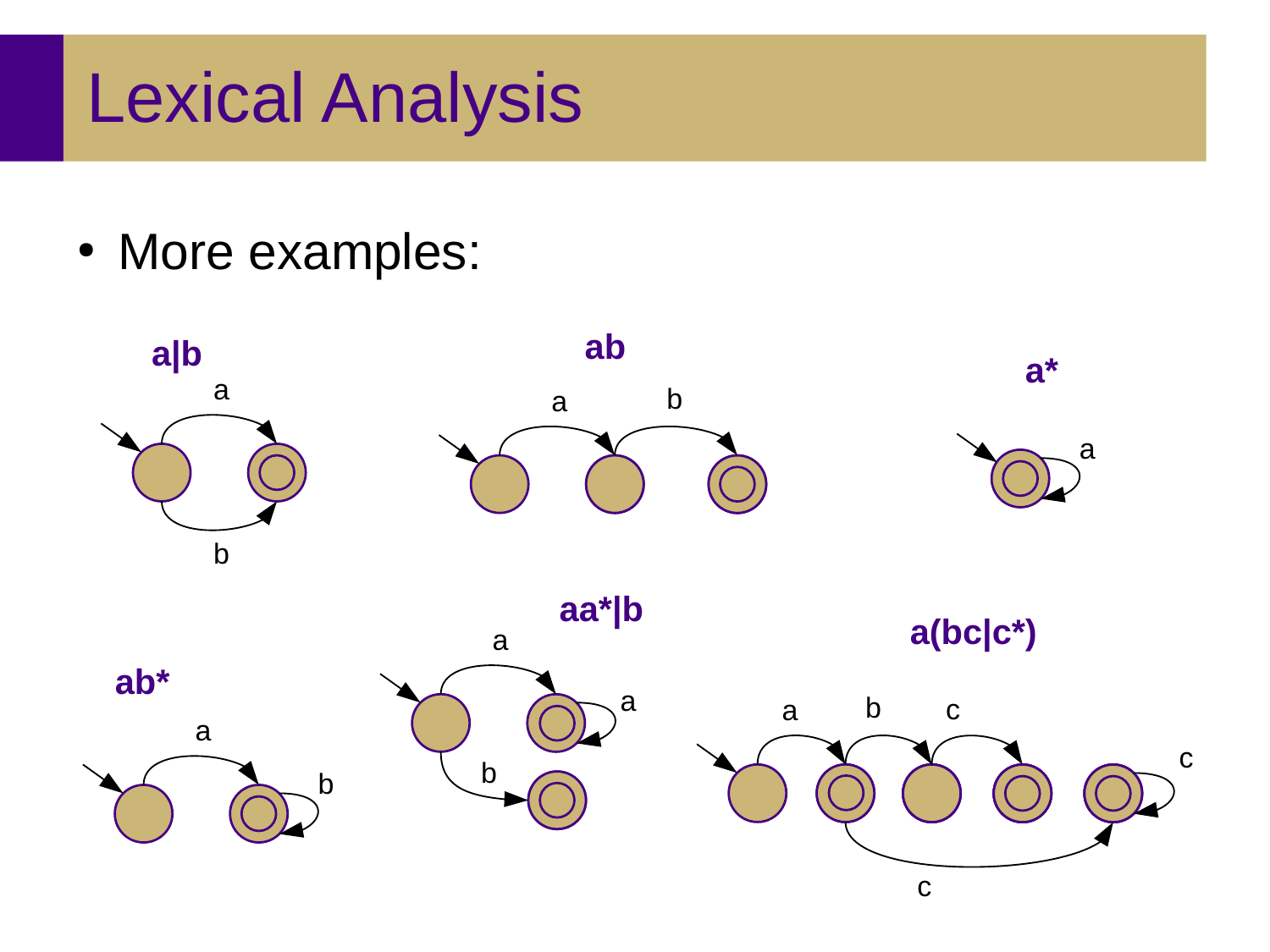## **Lexing**

- Combine finite automata from multiple regular expressions
	- Read as much as possible
	- Return token and reset automaton

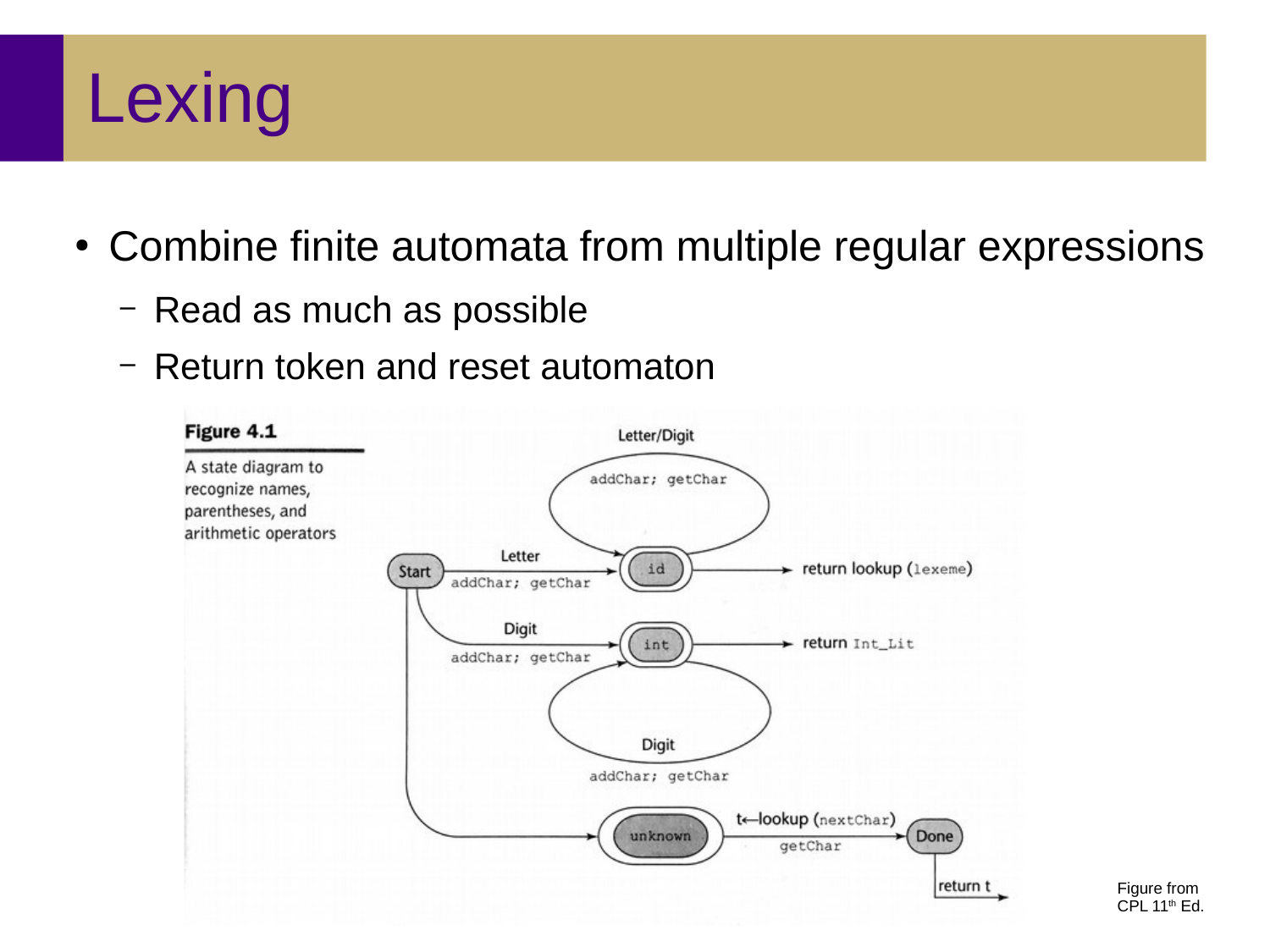### Parsing

- Implemented using a finite automaton + a **stack** 
	- Formally: pushdown automata
- Two major types of parsers:
	- Recursive-descent parsers
		- Implicit stack: system call stack
		- Sometimes called top-down parsers
		- Left to right token input, Leftmost derivation (LL)
	- Shift/reduce parsers
		- Explicit stack
		- Sometimes called bottom-up parsers (w/ explicit stack)
		- Left to right token input, Rightmost derivation (LR)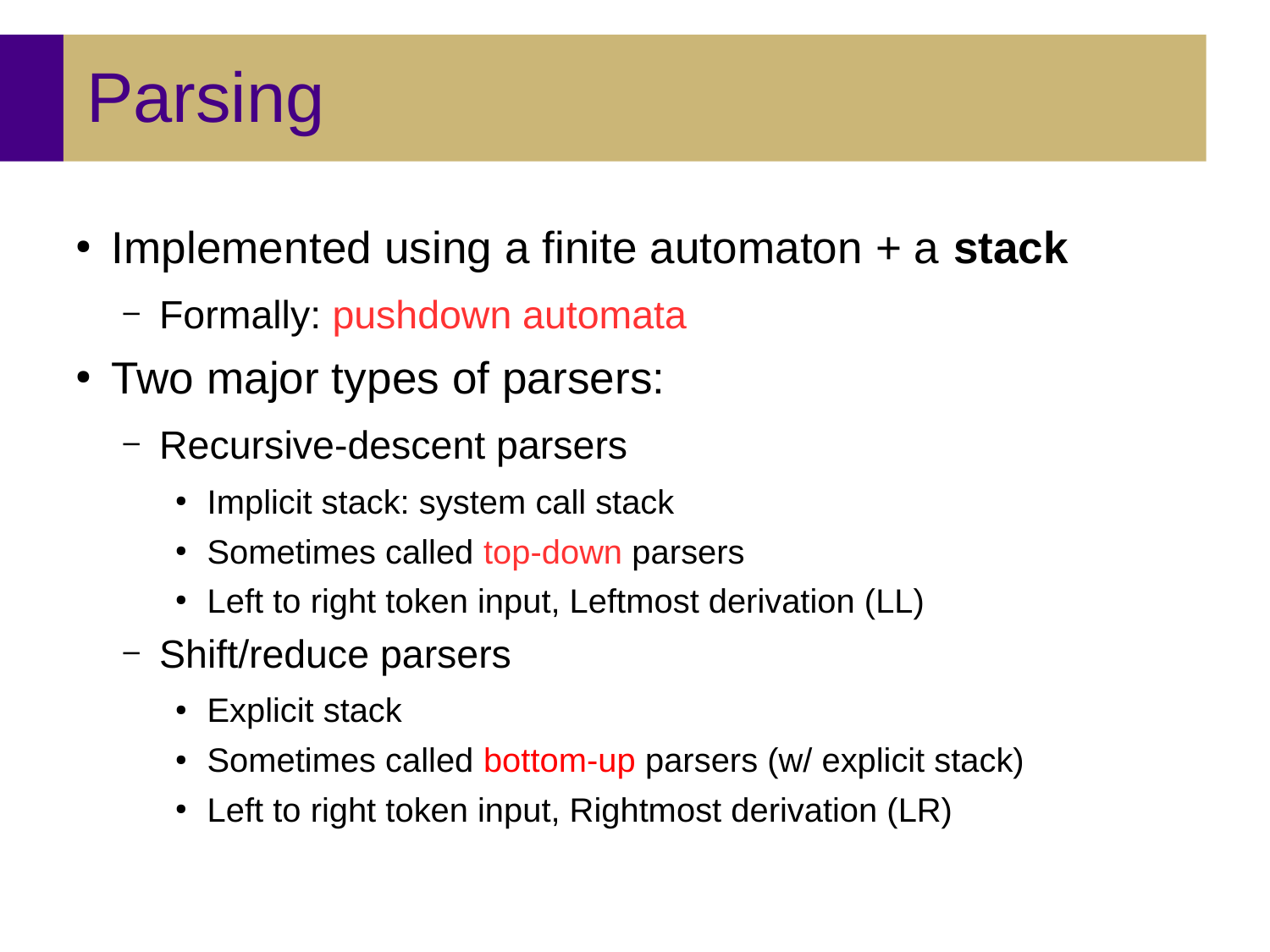## Recursive Descent (LL) Parsing

- Collection of parsing routines that call each other
	- Uses a stack implicitly (i.e., system call stack)
	- Usually one routine per non-terminal in the grammar
	- Each routine builds a subtree of the parse tree associated with the corresponding non-terminal
- Advantage
	- Relatively simple to write by hand
- Disadvantage
	- Doesn't work with left-recursive grammars and non-pairwisedisjoint grammars
		- This can sometimes be fixed (e.g., with left factoring)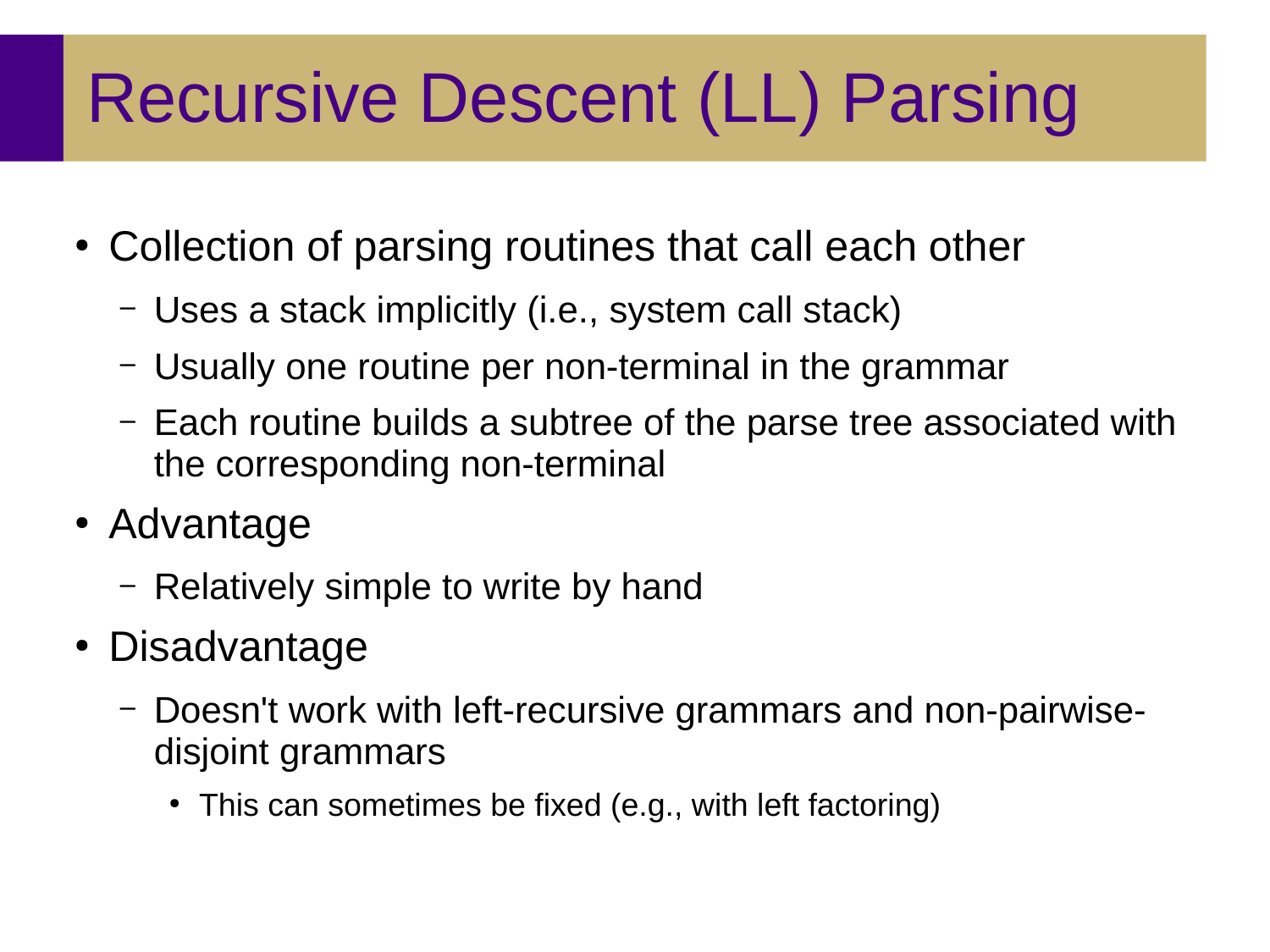# Shift/Reduce (LR) Parsing

- Based on a table of states and actions
	- Explicitly stack-based
	- Push (or shift) tokens onto a stack
	- Pattern-match top of stack to a RHS (called a handle) and reduce to corresponding LHS (pop RHS and push LHS)
- Advantage
	- Much more general than LL parsers
- Disadvantage
	- Very difficult to construct by hand
		- Usually constructed using automated tools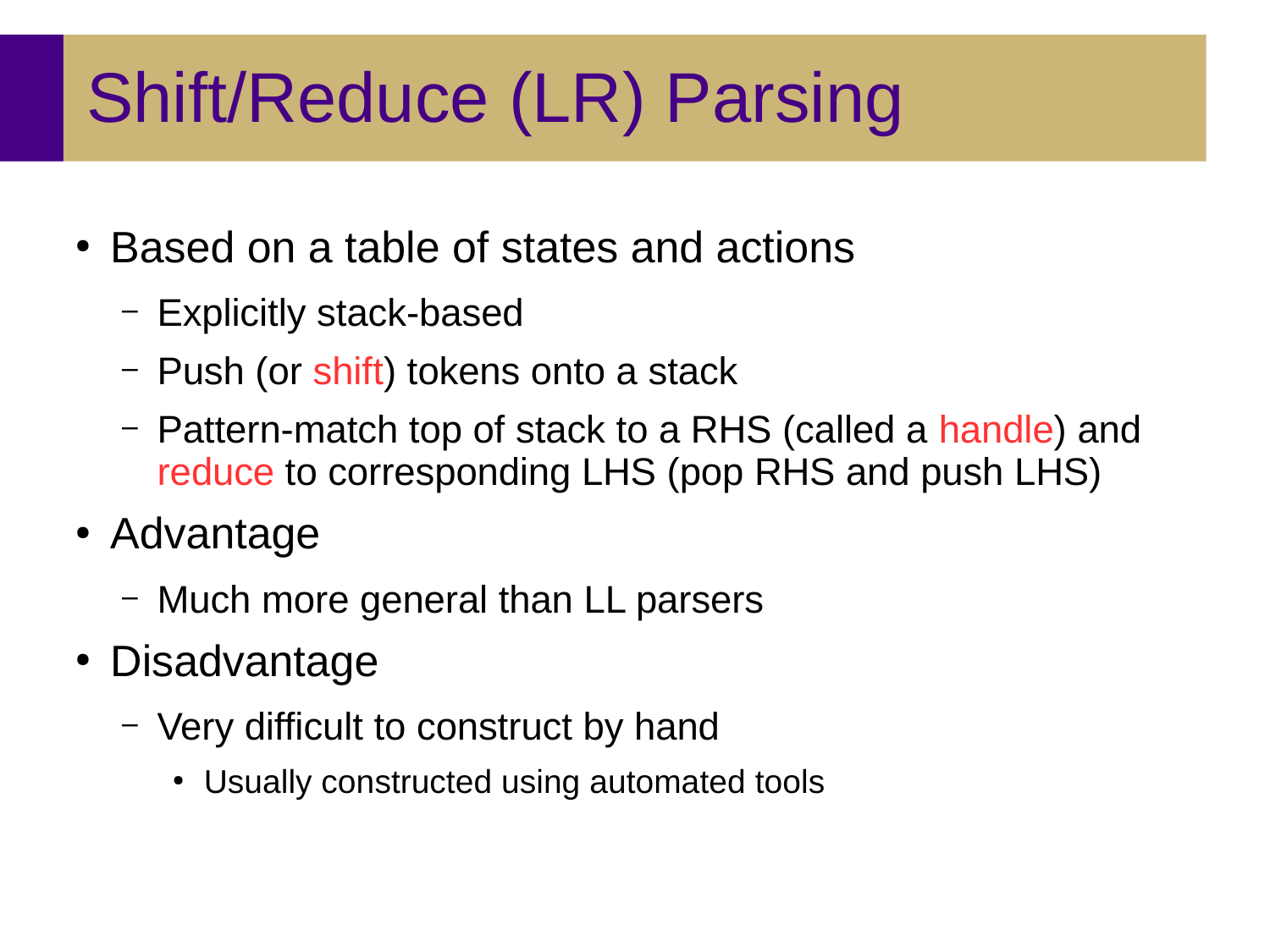#### Recursive Descent Parsing

|                          |       | $A \rightarrow # B & B & B & \#$ |  | Assuming the following methods are implemented:                                                                                             |
|--------------------------|-------|----------------------------------|--|---------------------------------------------------------------------------------------------------------------------------------------------|
|                          | # B # |                                  |  | bool consume(char c)<br>Consumes a character of input and verifies that it matches the<br>given character (returns "false" if it does not). |
| $B \rightarrow X \mid y$ |       |                                  |  | $char$ peek()<br>Returns a copy of the next character of input to be consumed, but<br>does not consume it.                                  |

```
parseA():
 consume('#')
 parseB()
if peek() == '&': consume('&')
     parseB()
 consume('#')
                              parseB():
                                  if peek() == 'x': consume('x')
                                  elif peek() == 'y': consume('y')
                                   else:
                                        error "Bad input: "
                                              + peek()
```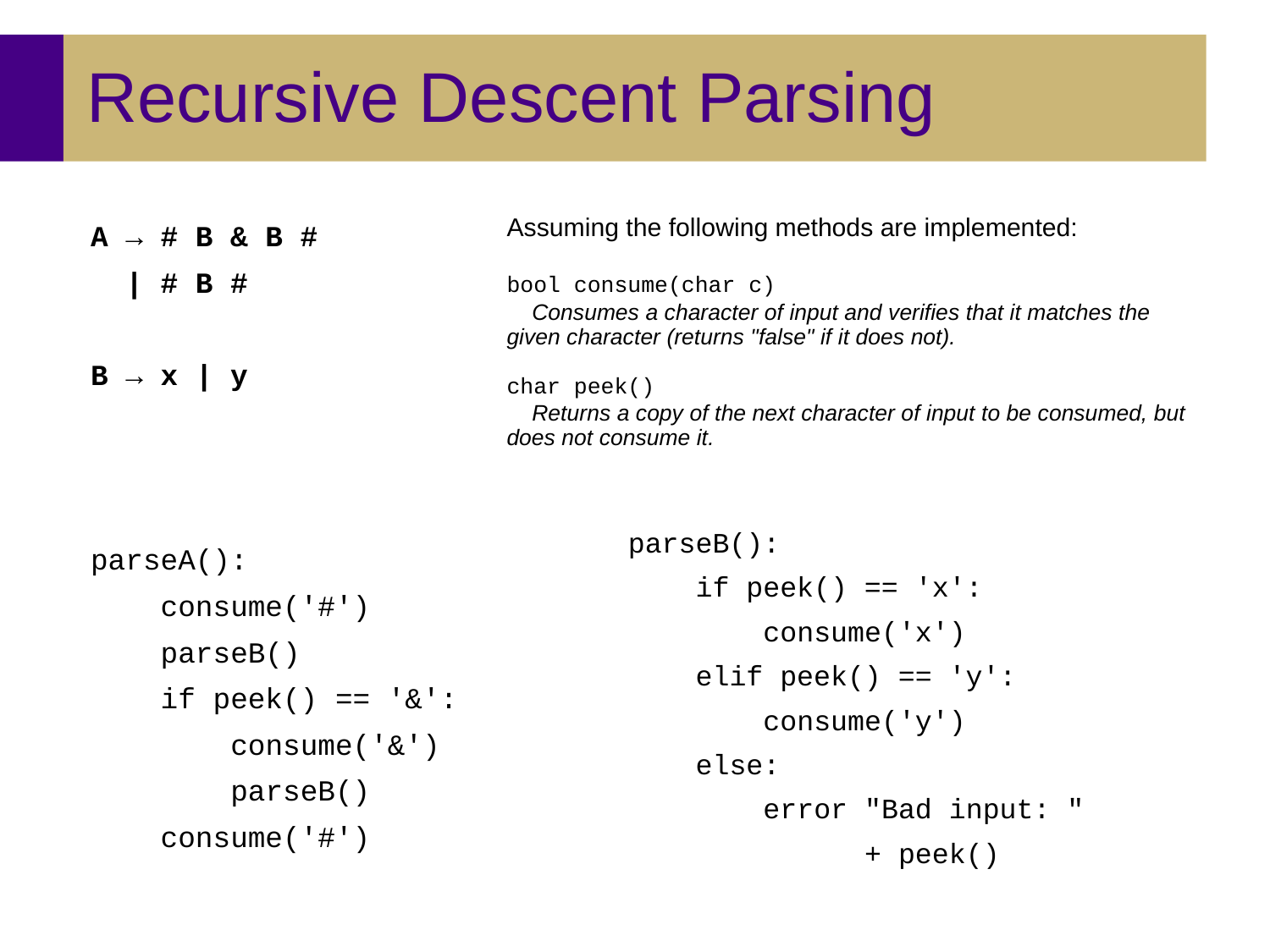### Shift-Reduce Parsing

- - shift 'a'
- $\bullet$  a – reduce  $(V \rightarrow a)$
- V
	- $-$  shift '='
- $\bullet \vee =$ 
	- shift 'b'
- $\bullet \ \lor = \underline{b}$ 
	-
- $\bullet \vee = \vee$ 
	- reduce (E → V) accept
- $-$  reduce (V  $\rightarrow$  b)  $-$  reduce (V = E)  $\bullet$   $V = E$ – shift '+'  $\bullet \vee$  = E + – shift 'c'  $\bullet \vee$  = E + c – reduce  $(V \rightarrow c)$  $\bullet \ \vee = \underline{E} + \underline{V}$ – reduce ( $E \rightarrow E + V$ )  $\bullet$   $\underline{V} = \underline{E}$  $\bullet$  A
	- *(handles are underlined) shift = push, reduce = popN*



 $A \rightarrow V = E$  $E \rightarrow E + V$  | V  $V \rightarrow a$  | b | c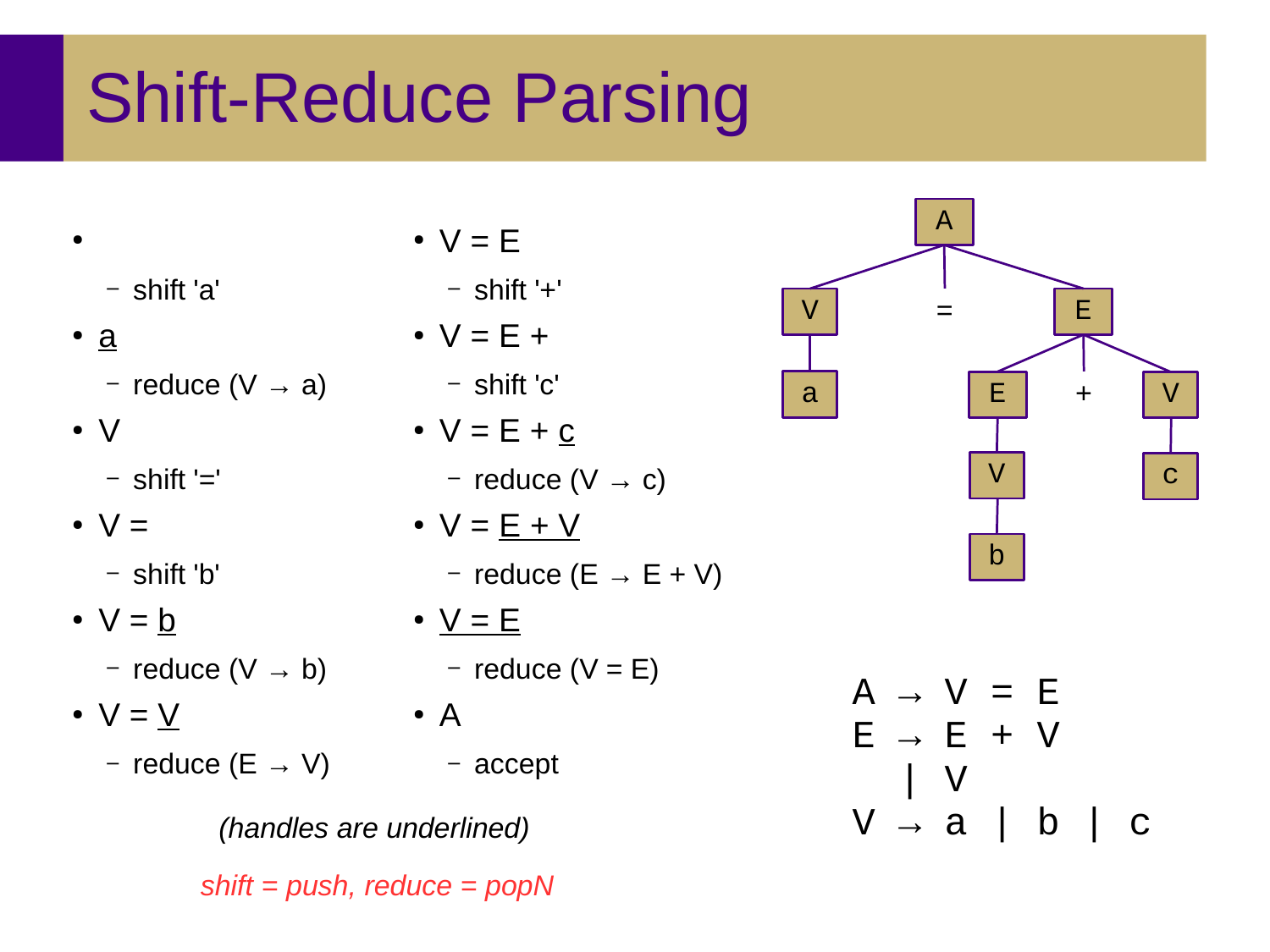## Compiler Tools

- Creating a parser can be somewhat automated by lexer/parser generators
	- Classic: lex and yacc
	- Modern: flex and bison (C) or ANTLR (Java, Python, etc.)
- Input: language description in regular expressions and BNF
- Output: hard-coded lexing and parsing routines
	- Can be re-generated if the grammar needs to be changed
	- Still have to manually write the translation or execution code